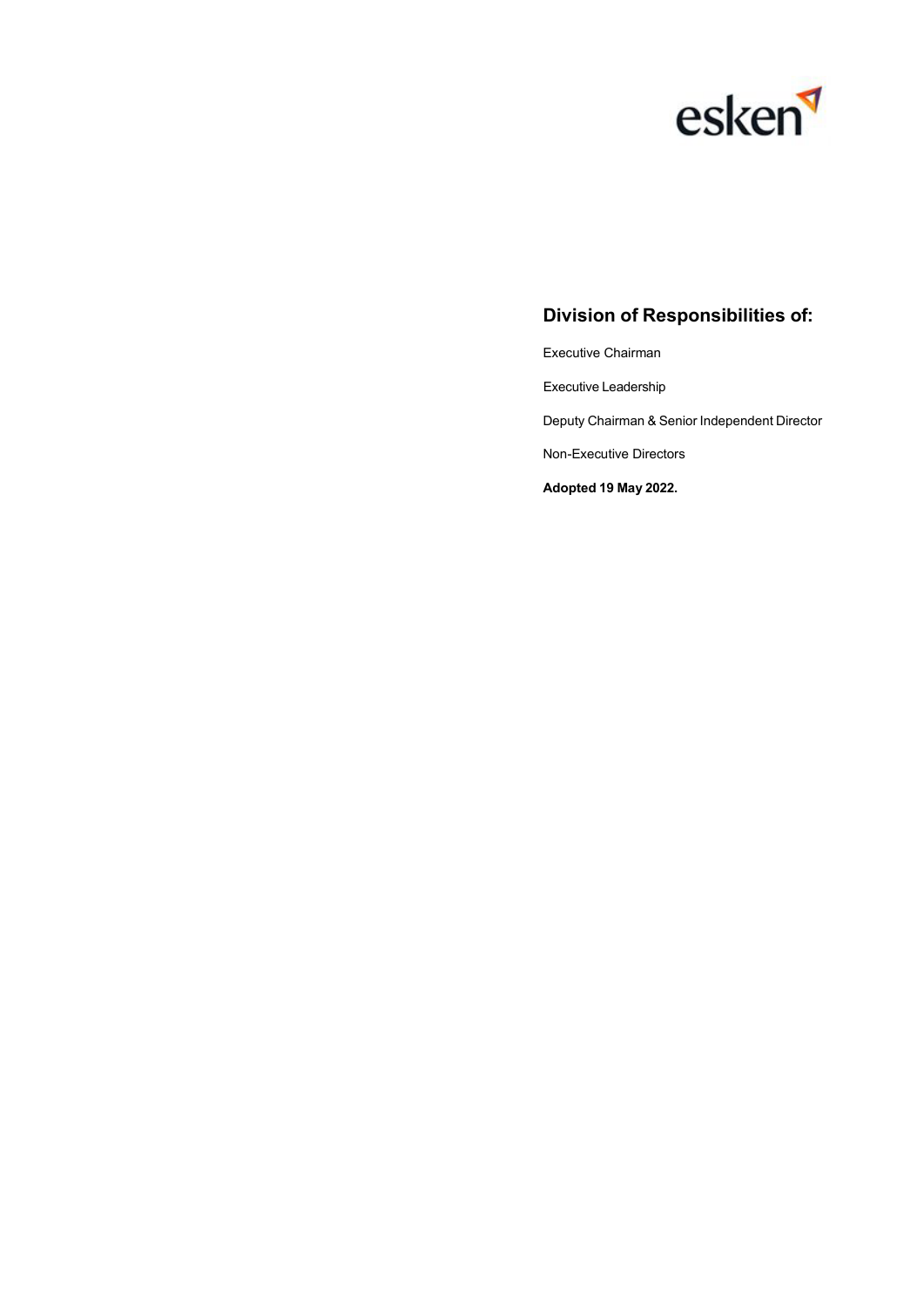This document sets out the general scope of responsibilities of Esken Limited's (**Esken** or the **Company**) board of Directors (**Board**), its Executive Chairman, its Executive Leadership (consisting of the Executive Chairman, its Chief Operating Officer and its Chief Financial Officer), its Deputy Chairman and Senior Independent Director and its other non-executive directors as at 19 May 2022.

# **1. EXECUTIVE CHAIRMAN**

The role of the Executive Chairman in relation to his position as chairman of the Board of Directors are set out below in this section 1. The executive responsibilities associated with that role are set out in section 2: **Executive Leadership.**

- To lead the Board and be responsible for its overall effectiveness in directing the Company and the Group. The Chairman will set clear expectations concerning the Company's culture, values and behaviours and the style and tone of Board discussions. In this capacity they will ensure that there is a forum for constructive discussion and challenge, as well as for an informed exchange of views. He will also create a framework and the conditions to enable the Board as a whole, and its individual Directors, to contribute effectively in the performance of their duties.
- To set the Board's agenda (primarily focused on strategy, performance, value creation and accountability) and ensure that adequate time is available for discussion of all agenda items, in particular strategic issues.
- To promote a culture of openness and debate.
- To facilitate relations amongst members of the Board and the effective contribution of all Non-executive Directors.
- To guide the Board to provide the Company with entrepreneurial leadership within a framework of prudent and effective controls, whilst promoting the highest standards of corporate governance and setting clear expectations concerning purpose, culture, values and behaviours and the style and tone of Board discussions.
- To be responsible for ensuring that the Board is approving the Group's strategic aims and ensuring the necessary resources (including financial) are in place to meet its objectives.
- To ensure effective communication exists between shareholders and the Board/Executive Leadership such that the views of shareholders are understood.
- To establish a close relationship of trust with the Chief Operations Officer and Chief Financial Officer and Finance Director (and any other Executive Directors), providing support and advice while respecting executive responsibility. To ensure that there is appropriate delegation of authority from the Board to executive management including adoption by the Board of a formal schedule of matters reserved to it for decision and setting out clearly and in writing the role and responsibilities of the executive management (including his/her executive responsibilities and those of the COO and CFO).
- Work with the Executive Leadership (and other senior management where appropriate) to guide key projects, support business development and M&A activity and input into strategic planning and shaping of key initiatives, whilst developing productive working relationships with Executive Directors.
- To run the Board and set its agenda (primarily focused on strategy, performance, value creation and accountability), ensuring adequate time is available for discussion of all agenda items (in particular, strategic issues) with consideration given to key issues facing the Group and any concerns of Board members.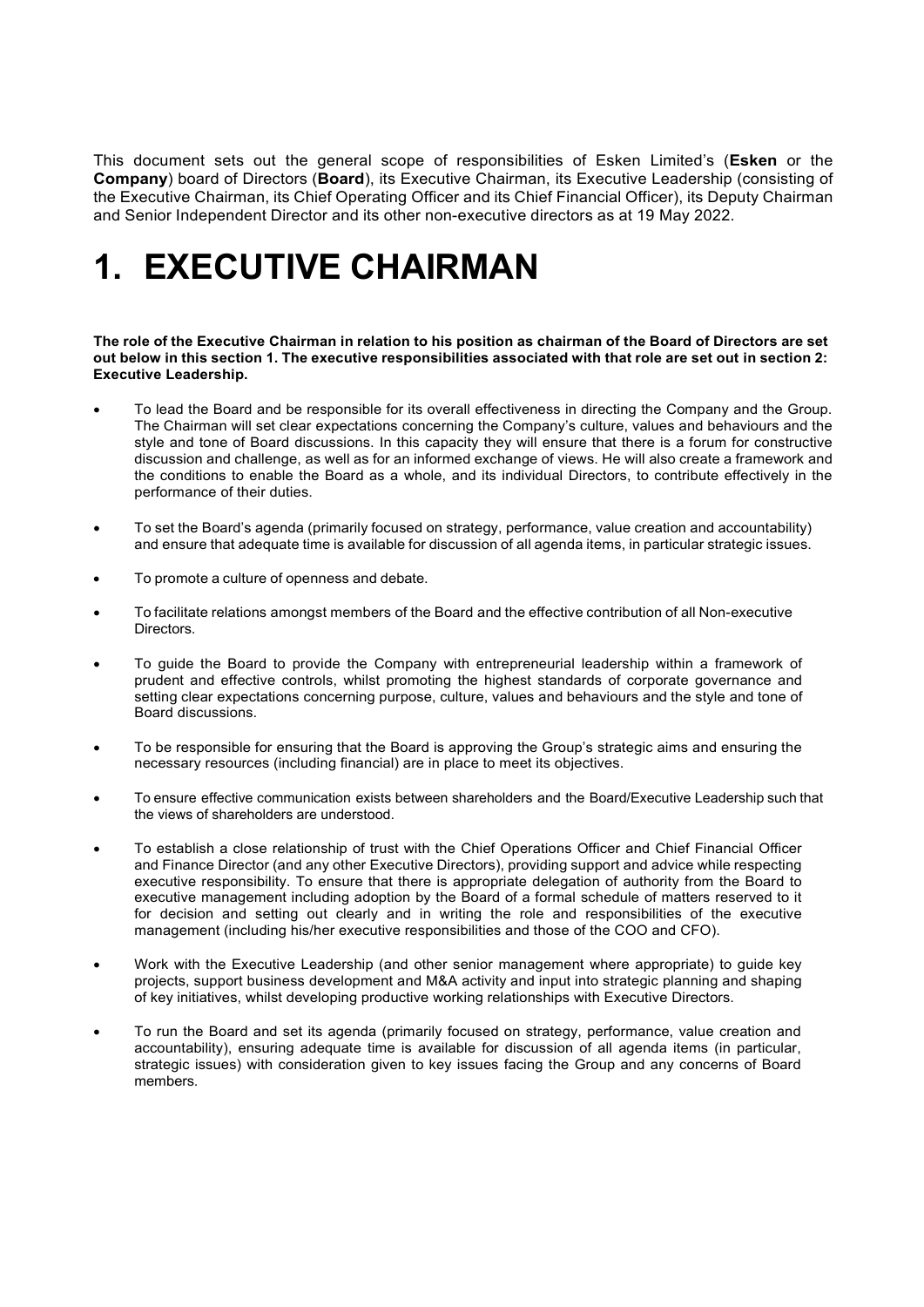

- To ensure the Board has effective decision-making processes in place and apply sufficient challenge to major proposals, with the advice, where appropriate, of the Group Company Secretary, whilst ensuring compliance with the Board's approved policies and procedures, including reserved matters and Committee Terms of Reference.
- To ensure the Board receives accurate, timely and clear information on the Group's performance, its reserved matters and any issues, challenges or opportunities facing the Group; and the performance of the Board as a whole, its Committees and individual Directors are formally and rigorously evaluated at least annually.
- To be available to shareholders, and ensure that there are effective communications with shareholders and that the Board has a clear understanding of the views of the major investors, including their major issues and concerns;
- To ensure that the Board determines the nature and extent of the significant risks that the Company is willing to embrace in implementing its strategy.
- To ensure new Directors participate in a full, formal and tailored induction programme and assume the lead in identifying and addressing the development needs of individual Directors and the Board as a whole, assisted, as appropriate, by the Company Secretary.
- To arrange for the Board Committee Chairs to be available to answer questions and for all Directors to attend the AGM.
- To establish a process that enables the performance of its individual Directors, the Board as a whole and its Committees to be evaluated at least once a year. The Chairman will also ensure that the outcomes of the process are implemented and acted upon.
- To consult the Senior Independent Director on Board matters in accordance with the UK Corporate Governance Code.
- With assistance from the Company Secretary, to promote high standards of integrity, probity and corporate governance throughout the Company and particularly at Board level, seeking compliance with relevant and applicable corporate governance codes and ensuring the reasons for any non-compliance are understood, agreed by the Board and explained to shareholders.
	- To be the Chairman of the Nomination Committee ( except when it relates to his own reappointment or succession) and lead the process for selecting Board appointments and making recommendations to the Board and for building an effective and complementary Board with an appropriate balance of skills and experience . This includes taking the lead in identifying and meeting the development needs of individual directors as well as addressing the development needs of the Board as a whole with a view to enhancing its overall effectiveness as a team. It will also include ensuring that appropriate plans are in place for the succession of the executive directors of the Company;
- The Chairman shall be consulted about the proposals of the Remuneration Committee in relation to the remuneration of Executive Directors.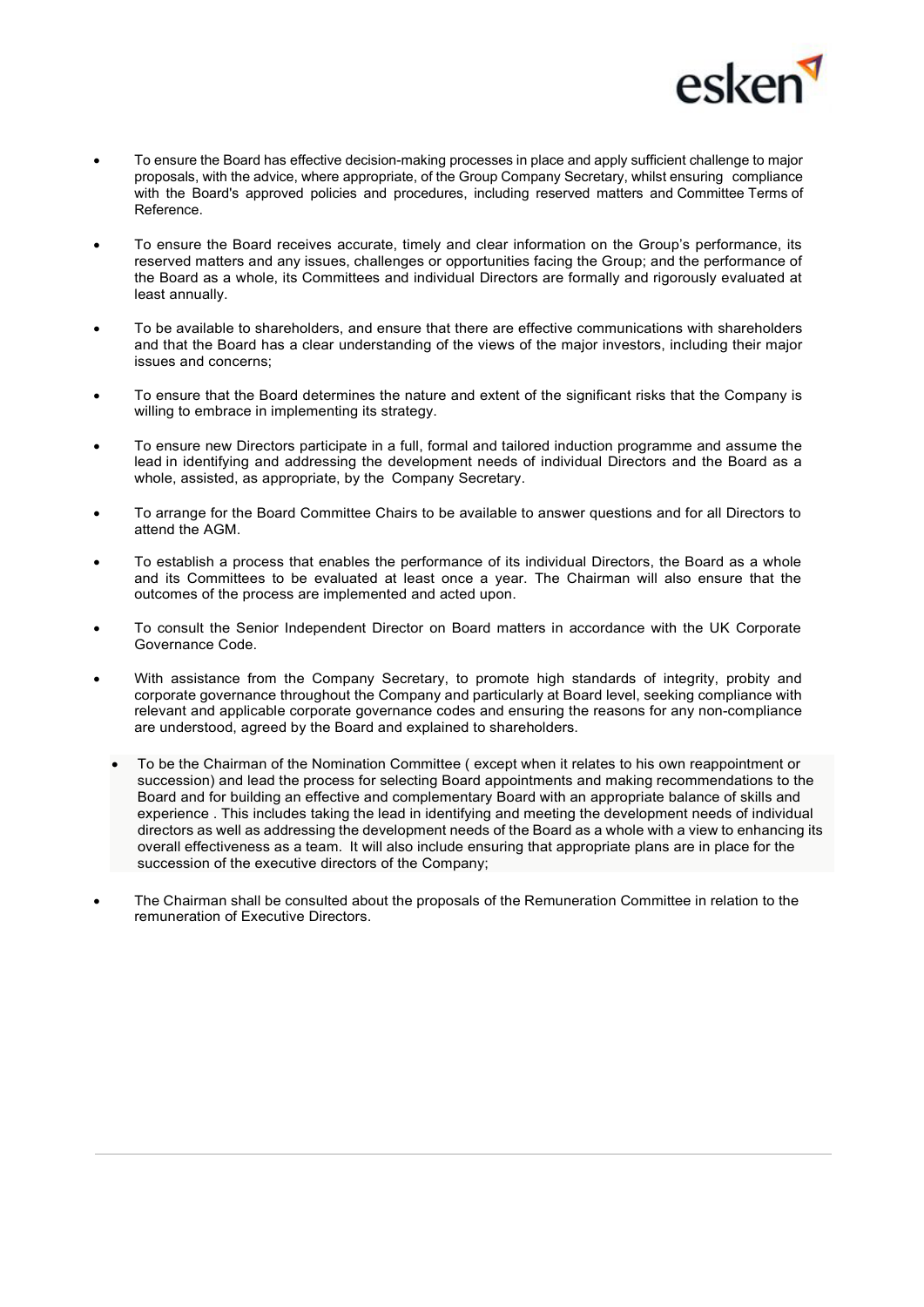

# **EXECUTIVE LEADERSHIP**

- **A. The Executive Leadership of the Company shall consist of the Executive Chairman (for so long as his role remains executive), the Chief Operations Officer and Executive Director Energy (COO) and the Chief Financial Officer and Executive Director Aviation (CFO).**
	- The COO and the CFO shall report to the Executive Chairman, in his executive capacity, and the Executive Chairman shall report to the Board on matters within his executive competence.
	- The Executive Leadership shall have principal responsibility to run the Group's business, whilst conducting the affairs of the Group with the highest standards of corporate governance.
	- The COO shall have primary executive responsibility for the Energy Division alongside his other executive duties. The CFO shall have primary executive responsibility for the Aviation Division alongside his other executive duties. Such responsibilities shall be exercised within the framework of governance and control that is otherwise established for the business.

#### **B. The specific executive responsibilities of the Executive Chairman shall include:**

The Executive Chairman shall carry ultimate executive responsibility for the Group and as part of his executive responsibilities be responsible for the following:

- Supporting the senior executive team of the Company in the development of its strategic growth plans, including setting key performance criteria and KPIs;
- Reviewing the capabilities of the leadership team and group structure in the context of the Company's strategic growth agenda;
- Providing coaching and mentoring support to the senior executive team in relation to the planning and execution of the strategy;
- Providing directional input into ancillary matters in relation to strategy and execution of the Company's plans;
- Doing such other things as the board of directors may reasonably request that are commensurate with the role of Executive Chairman; and
- Agreeing the annual performance objectives of the CFO and the COO.
- **C. The collective responsibilities of the Executive Leadership (under the leadership of the Executive Chairman) shall consist of the following:**
	- Business Strategy and Management
		- Developing Group objectives and strategy having regard to the Group's responsibilities to its shareholders, customers, employees and other stakeholders;
		- The successful achievement of objectives and execution of strategy following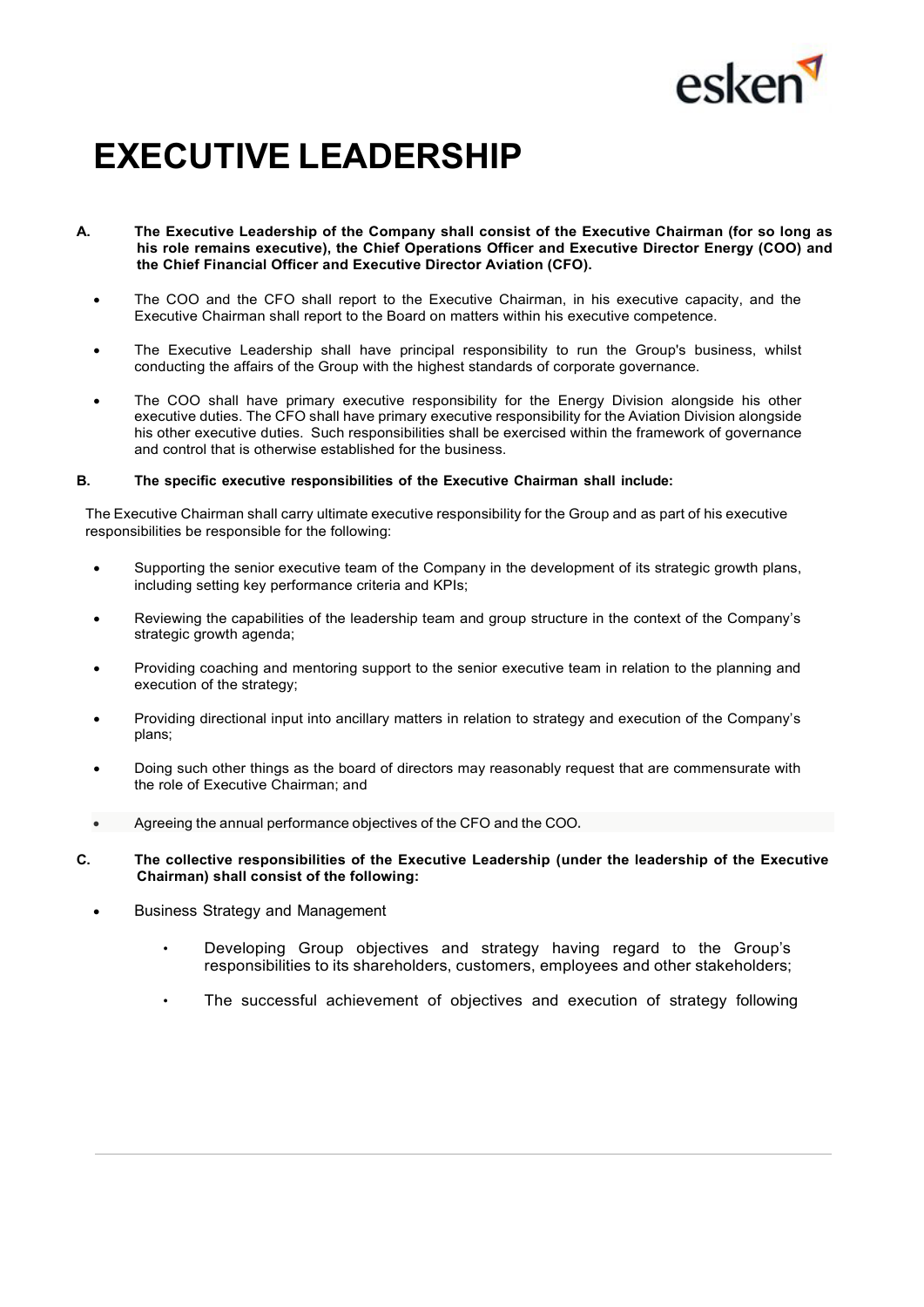

presentation to, and approval by, the Board;

- Recommending to the Board annual operating and five-year plans and ensuring their achievement following Board approval;
- Optimising as far as is reasonably possible the use and adequacy of the Group's resources;
- Having overall responsibility for the operational and financial performance of the Group and managing the Company's affairs and resources on behalf of the Board, except for those reserved for decision by the Board.
- Investment and Financing
	- Examining all investments and major capital expenditure proposed by subsidiary companies and the recommendation to the Board of those which, in a Group context, are material either by nature or cost;
	- Identifying and executing acquisitions and disposals, approving major proposals or bids;
	- Leading diversification initiatives, business development activities and new product development/product innovation programmes; and
	- Identifying and executing new business opportunities outside the current core activities.
- Risk Management and Controls
	- Managing the Group's risk profile, including the health and safety performance of the business, in line with the extent and categories of risk identified as acceptable by the Board;
	- Implementing effective risk management systems in respect of strategic, operational, financial, ESG and compliance risks, including risk identification, assessment, mitigation and monitoring processes; keeping these under review and making recommendations to the Board for any changes; and ensuring business continuity plans are implemented, tested, reviewed and updated; and
	- Ensuring appropriate internal controls are in place.
- Board Committees
	- Making recommendations to the Remuneration Committee on the Group's policy on executive remuneration, including on the structure and overall level of remuneration, as well as on key terms of employment, insofar as it affects members of the senior executive team; and
	- Making recommendations to the Nomination Committee on the role and capabilities required in respect of the appointment of executive directors.
- **Communication** 
	- Providing a means for timely and accurate disclosure of information, including an escalation route for issues;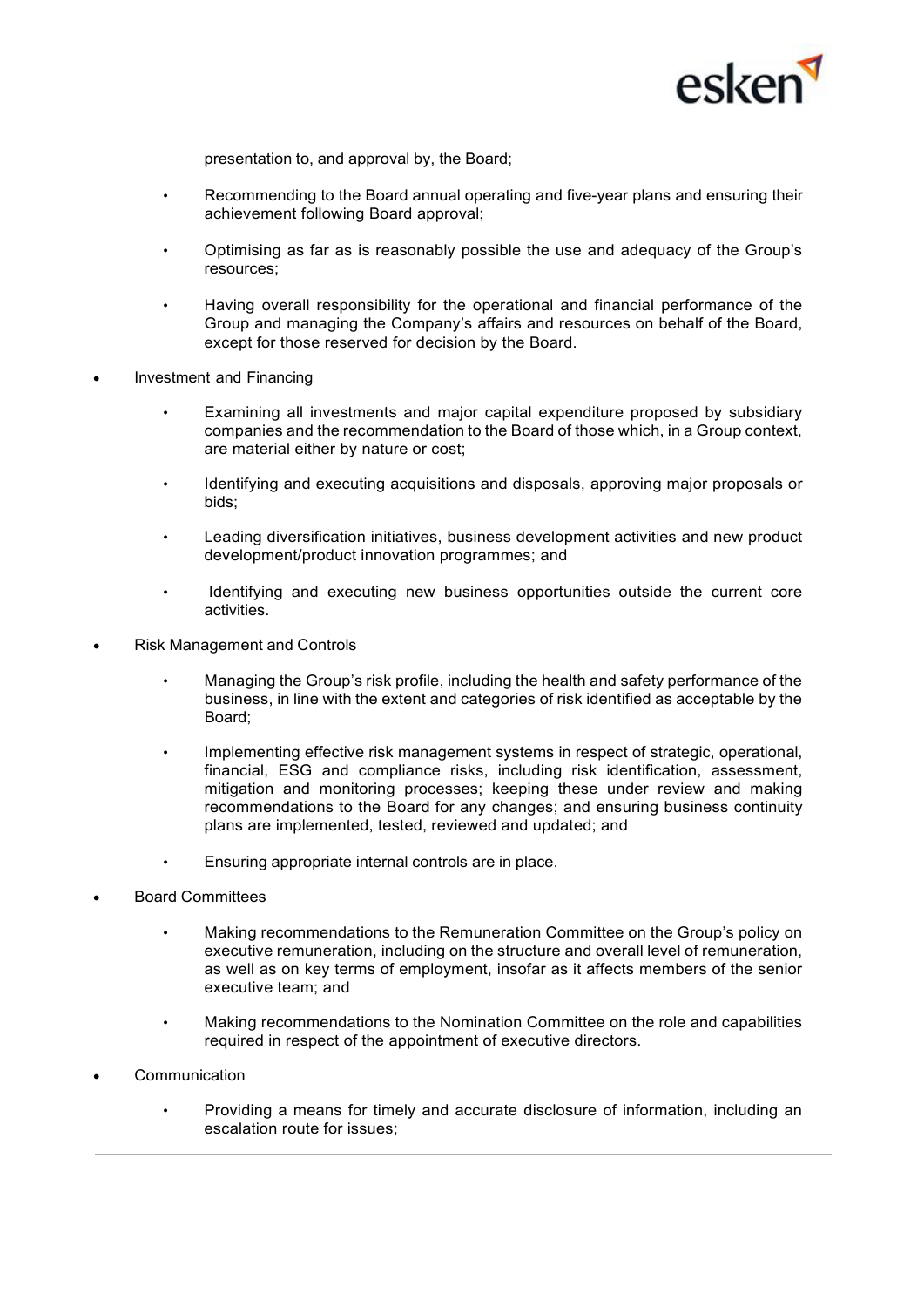

• Ensuring effective communication with shareholders.

#### **Other**

- Overall responsibility for: (i) setting all Group HR policies, including management development and succession planning for the senior executive team; (ii) approving the appointment and termination of employment of all members of the senior executive team (other than other executive directors), including determining total compensation packages and all other terms and conditions of employment (but without prejudice to the remit of the Remuneration Committee); and (iii) fostering a culture of performance, responsibility, customer service and innovation throughout the Group;
- Overall responsibility for the development and implementation of a Group IT strategy to support the execution of business strategy and in line with agreed risk management and internal control systems;
- Overall responsibility for the role and performance of the Group's legal and compliance functions, including: (i) ensuring the implementation of Group policies and processes; (ii) setting standards and values in relation to business conduct and ethics, as well as for the compliance by all aspects of the business with applicable laws and regulations; and (iii) appropriate resource allocation within this key aspect of the business; and
- Overall responsibility for managing the Group's activities in and responses to corporate responsibility requirements, including on employees, human rights, HSE performance, supply chain responsibilities and in relation to ESG matters (as relevant).
- D. The duties which derive from these responsibilities include:
	- Leading the executive directors and the senior executive team in the day to day management of the Group's business, including chairing any Executive Committees and communicating its decisions/recommendations on major issues affecting the business or performance to the Board;
	- Ensuring effective implementation of Board decisions;
	- Regularly reviewing the operational performance and strategic direction of the Group's businesses;
	- Regularly reviewing the Group's organisational structure and recommending changes as appropriate;
	- Formalising the roles and responsibilities of the senior executive team, including clear delegation of authorities;
	- Supervising the activities of subsidiary companies' most senior executives;
	- Developing senior teams within subsidiaries and ensuring succession planning;
	- Developing the key policies for Board approval and then implementing them;
	- Ensuring that all Group policies and procedures are followed and conform to high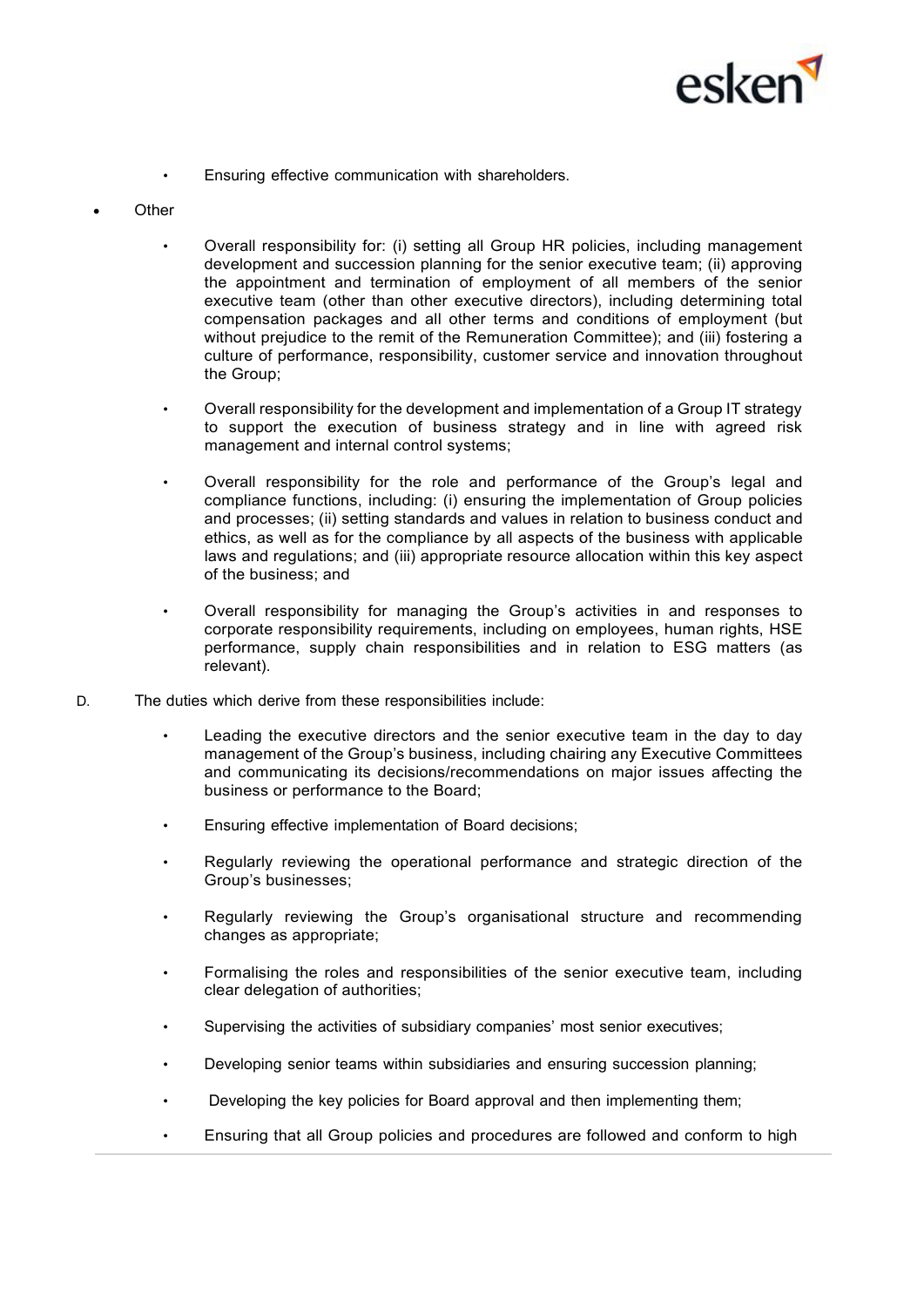

standards;

- Providing coherent leadership of the Company, including, representing the Group to customers, suppliers, government, shareholders, financial institutions, employees, the media, the community and the public; and
- Together with the Company Secretary, input into the Board agenda to ensure dialogue is maintained with the Executive Chairman on key issues facing the Group, including potential complex, contentious and/or sensitive matters.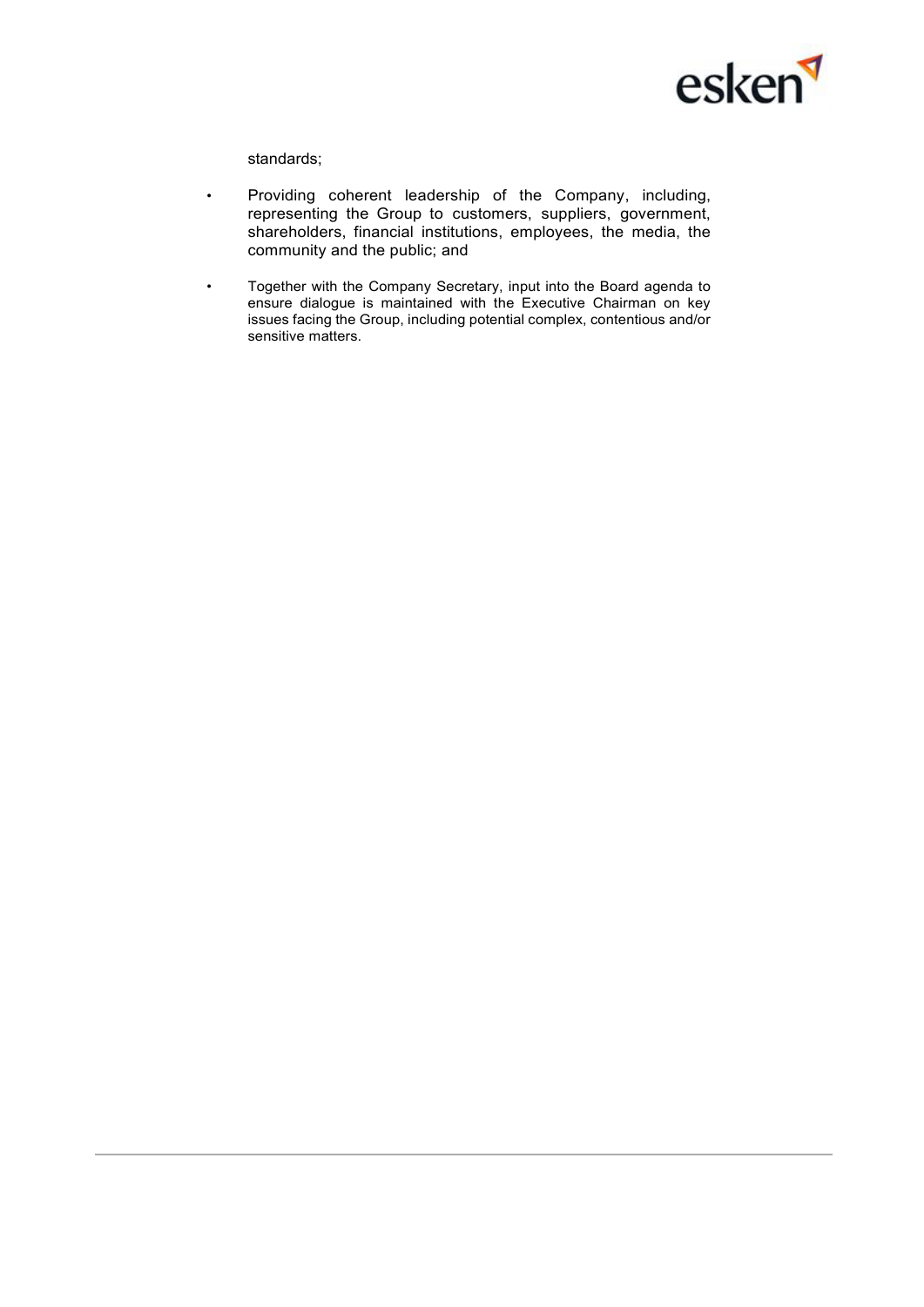

## **DEPUTY CHAIR & SENIOR INDEPENDENT DIRECTOR**

**The specific executive responsibilities of the Deputy Chairman and Senior Independent Director shall include:**

- To work closely with the Executive Chairman regarding the discharge of his Board responsibilities and to constructively challenge and help develop proposals, ensuring that no one Board member has unfettered decision-making powers;
- To deputise for the Executive Chairman in relation to this role set out in Section 1 above in his absence;
- To be available to shareholders if they have concerns which contact through the normal channels of Executive Chairman and Executive Leadership has failed to resolve or for which such contact is inappropriate;
- To attend sufficient meetings with a range of major shareholders and to listen to their views in order to help develop a balanced understanding of the issues and concerns of major shareholders; Provide the Executive Chairman with advice and guidance in relation to FCA requirements and general UK related corporate governance matters;
- To lead the process for the appointment of a successor to the Chairman;
- To provide a sounding board for Executive Chairman and to serve as an intermediary for the other Directors when required; and
- To Meet with the Non-executive Directors at least once a year to appraise the Executive Chairman's performance and on such other occasions as are deemed appropriate.